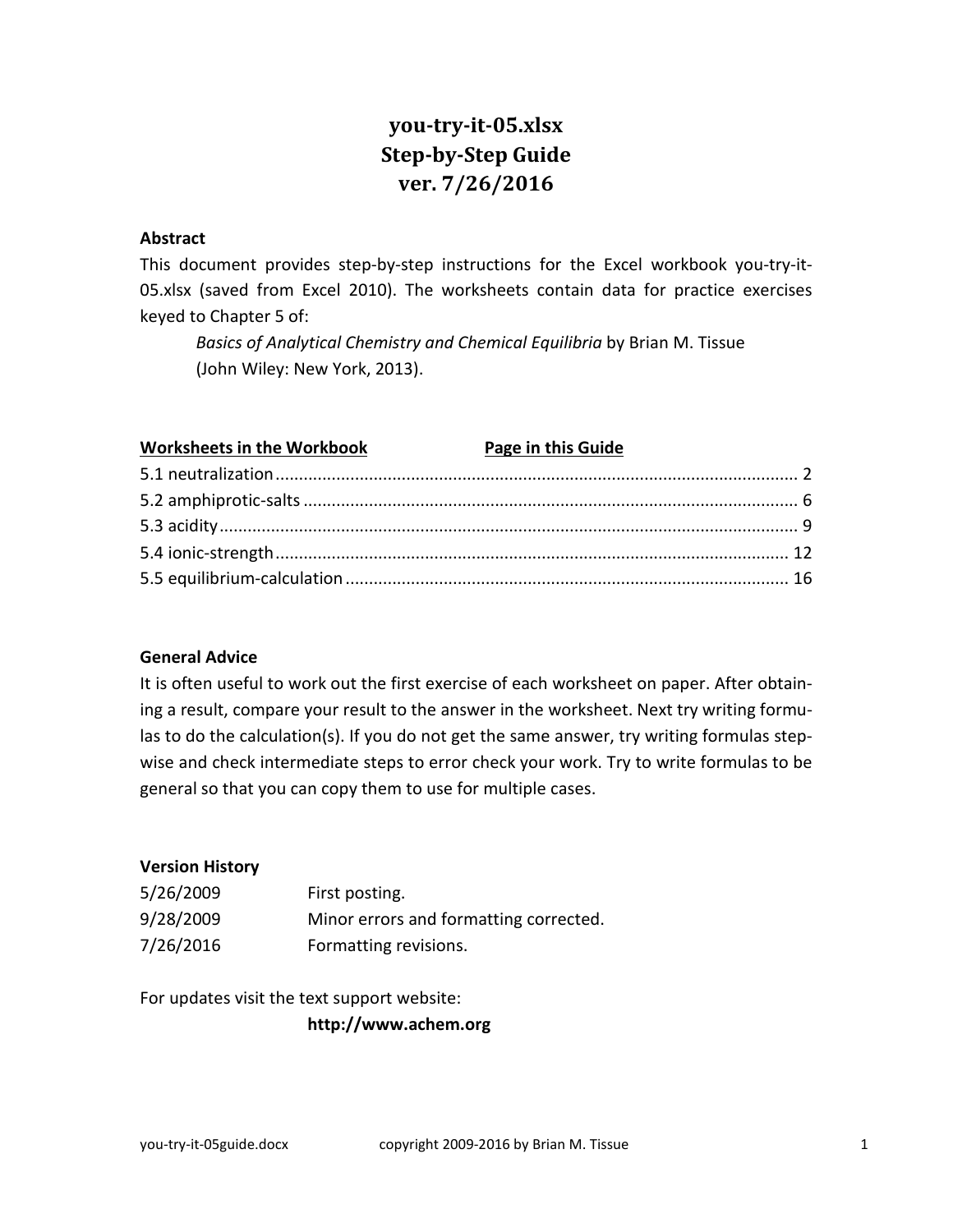### <span id="page-1-0"></span>**5.1 neutralization**

This worksheet contains a table with pairs of solutions. One solution is of a strong acid and the other is of a strong base. The exercise is to determine the limiting reagent and the resulting  $p[H_3O^+]$  when the two solutions are mixed.

| <b>Concepts</b>  | <b>Concept Synopsis</b>                                                        |  |  |  |
|------------------|--------------------------------------------------------------------------------|--|--|--|
| stoichiometry    | The stoichiometry of strong acids and strong bases deter-                      |  |  |  |
|                  | mines how many $H^+$ or OH <sup><math>-</math></sup> are available from each.  |  |  |  |
| neutralization   | $H^*$ will react with OH $^-$ to form $H_2O$ . "Excess" $H^*$ and OH $^-$ will |  |  |  |
|                  | not exist together in solution, If there is an excess of either H <sup>+</sup> |  |  |  |
|                  | or OH <sup>-</sup> , the concentration of the other ion is controlled by the   |  |  |  |
|                  | $K_w$ equilibrium.                                                             |  |  |  |
| limiting reagent | In neutralization reactions the number of moles of H <sup>+</sup> will re-     |  |  |  |
|                  | act with the number of moles of OH <sup>-</sup> until one or both are          |  |  |  |
|                  | neutralized completely.                                                        |  |  |  |

# 1. Determine if the acid or the base is the limiting reagent for each case. Optional: Write a formula to determine the limiting reagent.

### 2. Determine if the resulting solution will be acidic, basic, or neutral.

I will complete questions 1 and 2 together, illustrating the calculations with case 6: 1.00 L of 0.0050 M H<sub>3</sub>PO<sub>4</sub> + 1.00 L of 0.0050 M Ca(OH)<sub>2</sub>.

First determine the number of moles of  $H^+$  in the acid solution and the number of moles of OH<sup>−</sup> in the base solution:

 $(1.00 \text{ L})(0.0050 \text{ mol/L H}_3 \text{PO}_4)(3 \text{ mol H}^{\dagger}/1 \text{ mol H}_3 \text{PO}_4) = 0.0150 \text{ mol H}^{\dagger}$ 

 $(1.00 \text{ L})(0.0050 \text{ mol/L Ca(OH)}_{2})(2 \text{ mol OH}^{-}/1 \text{ mol Ca(OH)}_{2}) = 0.0100 \text{ mol OH}^{-}$ 

In looking at this result we can see that the base solution will be the limiting reagent. On mixing the two solutions, all of the OH $<sup>-</sup>$  will be neutralized and some amount of H $<sup>+</sup>$  will</sup></sup> remain, leading to an acidic solution.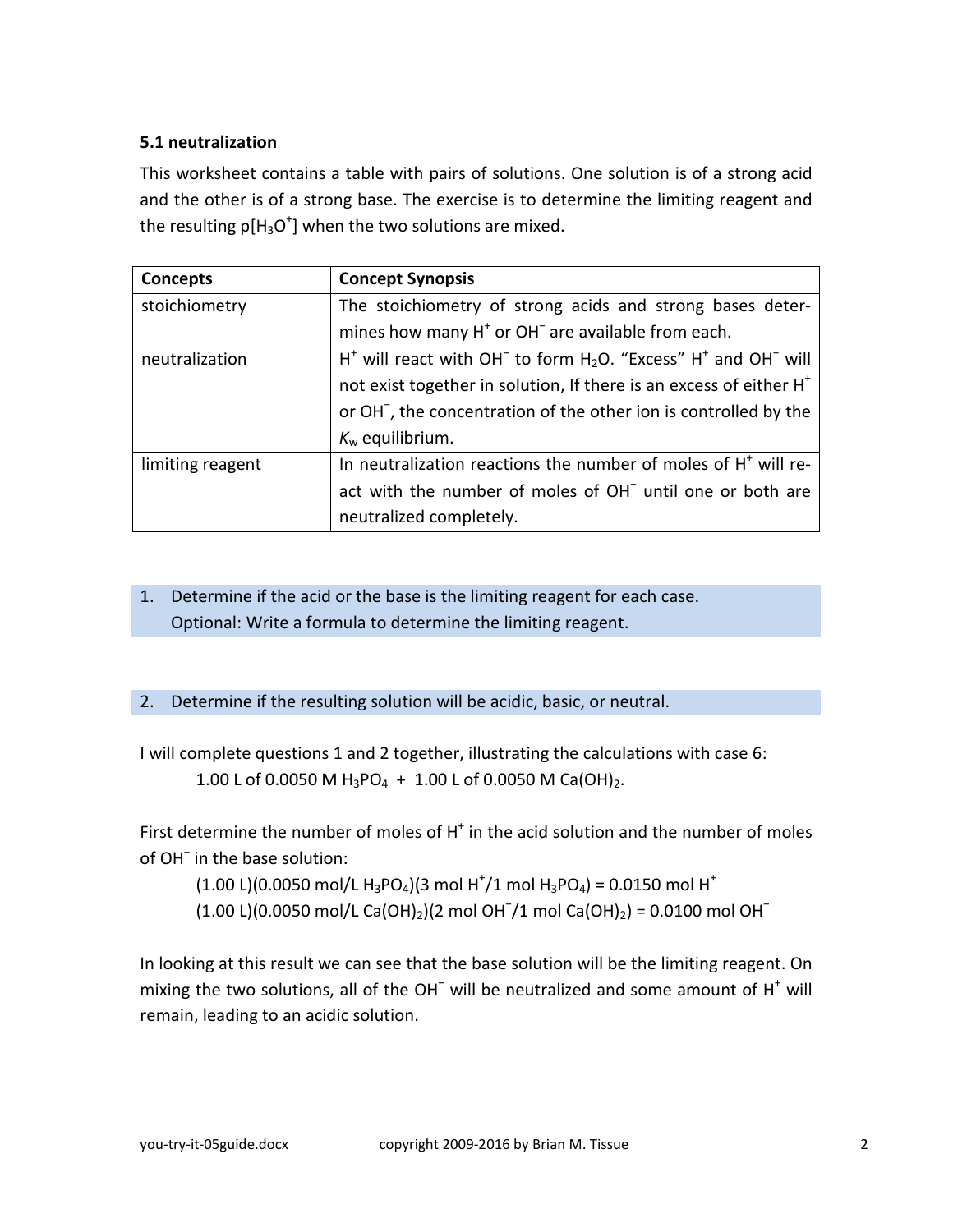To do this calculation in the worksheet, we need the number of moles of H<sup>+</sup> or OH<sup>−</sup> for each acid and base. I copy the information in Table 5.1.A to a new location. I copy the case 6 information to rows 40 and 41, adding the stoichiometric factors:

|    | l A | в    |         |          |            |          | G   | н        |           |    |
|----|-----|------|---------|----------|------------|----------|-----|----------|-----------|----|
| 38 |     |      |         |          |            |          |     | limiting | resulting |    |
| 39 |     | case | vol (L) | conc (M) |            | #H or OH | mol | reagent  | solution  | pH |
| 40 |     | 6    | 1.00    | 0.0050   | $H_3POA$   |          |     |          |           |    |
| 41 |     |      | 1.00    | 0.0050   | $Ca(OH)_2$ |          |     |          |           |    |

Now I have the information that I need for the calculation shown above. In cells G40 and G41 I type:

=C40\*D40\*F40 =C41\*D41\*F41

I get the same result as above. I type in the results for 'limiting reagent' and 'resulting solution' and add units, sample formulas and more formatting to produce something like:

|    | A | B    | с      | D        |            | F        | G               | Н        |           | J  |
|----|---|------|--------|----------|------------|----------|-----------------|----------|-----------|----|
| 37 |   |      |        |          |            |          |                 |          |           |    |
| 38 |   |      |        |          |            |          |                 | limiting | resulting |    |
| 39 |   | case | vol(L) | conc (M) |            | #H or OH | mol             | reagent  | solution  | pH |
| 40 |   | 6    | 1.00   | 0.0050   | $H_3PO_4$  | з        | 0.015           | base     | acidic    |    |
| 41 |   |      | 1.00   | 0.0050   | $Ca(OH)_2$ | 2        | 0.010           |          |           |    |
| 42 |   |      |        | mol/L    |            |          | mol             |          |           |    |
| 43 |   |      |        |          |            |          | $=$ C40*D40*F40 |          |           |    |

For the optional part of the question, I can write an Excel formula to determine the limiting reagent using an IF statement to compare the number of moles of acid and base. In cell H40 I type:

```
=IF($G40>$G41,"base","acid")
```
The IF function checks if the listed logic condition is true and then returns the first option, the text "base". If the condition is not true, the function returns the second option, the text "acid".

This formula does not work correctly if the number of moles of acid and base are equal. For that possibility we can nest two IF functions to first test if the numbers of moles are equal. If the condition is not true, then the second option is the nested IF function as above.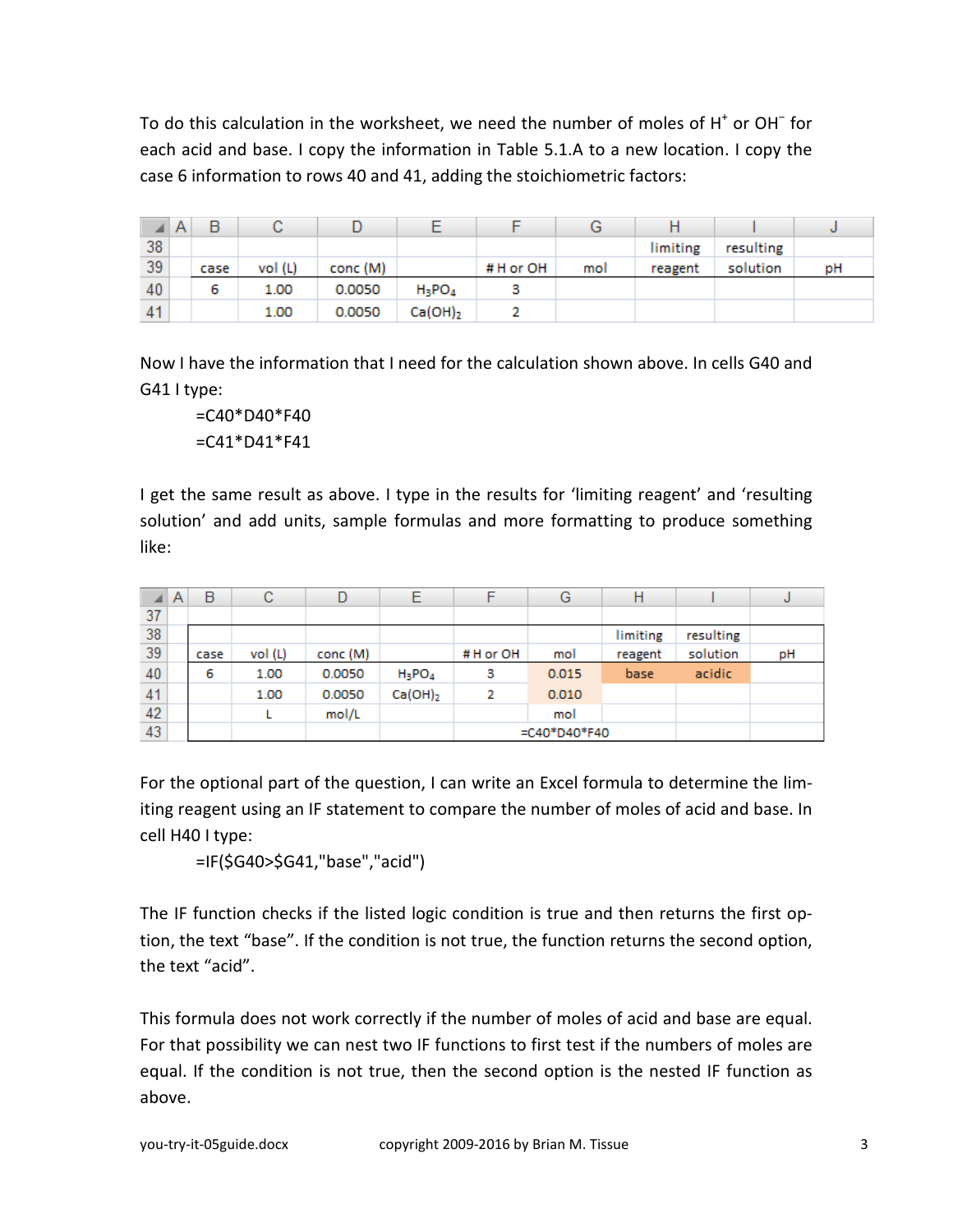=IF(\$G40=\$G41,"both",IF(\$G40>\$G41,"base","acid"))

The result will look the same as typed in the figure above. I can use the same type of nested IF statements to specify if the solution is acidic, basic, or neutral. The only changes that I make in the formula is for the responses returned by the IF functions:

```
=IF($G40=$G41,"neutral",IF($G40>$G41,"acidic","basic"))
```
The result is again the same as seen in column I in the figure above.

## 3. Write formulas to calculate the  $p[H_3O^+]$  of the solution when the acid and base are mixed.

The calculation is  $p[H_3O^+]$  =  $-log[H_3O^+]$ . We have three possible cases when our solutions are mixed:

- excess  $H_3O^+$ ,  $p[H_3O^+] = -log[H_3O^+]$
- excess OH<sup>-</sup>,  $p[H_3O^+] = 14.00 (-log[OH^-]) = 14.00 + log[OH^-]$
- H<sub>3</sub>O<sup>+</sup> and OH<sup>-</sup> neutralized completely,  $p[H_3O^+]$  is approximately 7.

Again using case 6 as my example, the calculation for an acidic solution is:

```
[H_3O^+] = (mol H_3O^+)/volume= (0.0150 mol H<sup>+</sup> − 0.0100 mol OH¯)/(1.00 L + 1.00 L)
         = (0.0050 \text{ mol H}^+)/(2.00 \text{ L})= (0.0050 \text{ mol H}^+) / (2.00 \text{ L}) = 0.0025 \text{ M}p[H_3O^+] = -log[H_3O^+] = -log(0.0025 M) = 2.60
```
We can enter a different formula for each case, depending if the resulting solution is neutral, acid, or basic. I will use IF functions to test for these cases to select the appropriate formula. The first IF function tests if the  $H_3O^+$  and OH<sup>−</sup> neutralized completely:

=IF(\$I40="neutral","~7", nested IF function)

If this condition is not met, the 'nested IF function' uses a different formula for either excess  $H_3O^+$  or excess OH $\bar{ }$ .

The Excel formula in the nested IF function is:

```
IF($I40="acidic",-LOG(($G40-$G41)/($C40+$C41)),14+LOG(($G41-$G40)/($
C40+$C41)))
```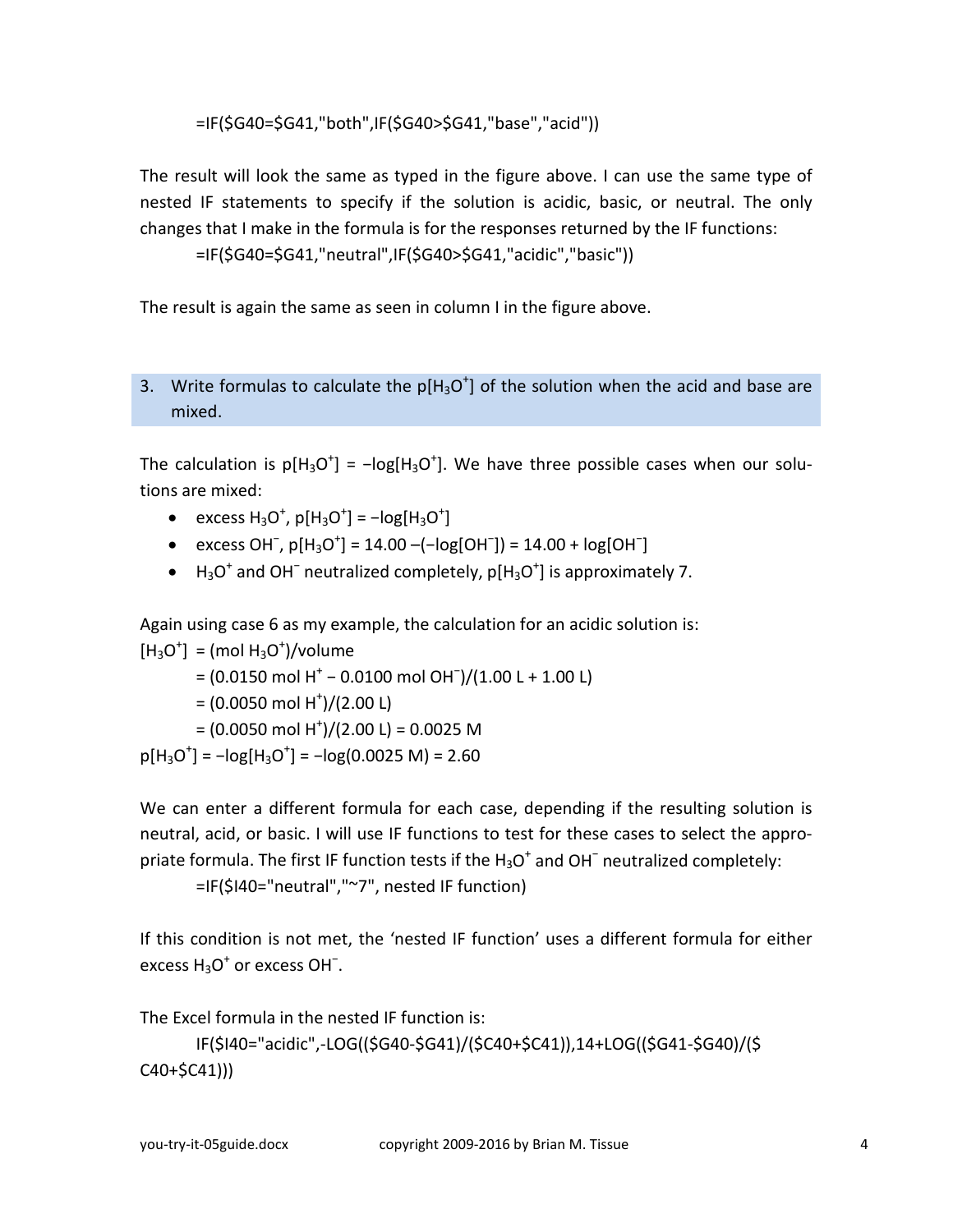Overall, in cell J40 I type:

=IF(\$I40="neutral","~7", IF(\$I40="acidic",-LOG((\$G40- \$G41)/(\$C40+\$C41)),14+LOG((\$G41-\$G40)/(\$ C40+\$C41))))

I can copy this formula to the other cases, and my overall results appear like the following figure:

|    | A | B              | C       | D        | Е                              | F              | G            | н        |           | J         |
|----|---|----------------|---------|----------|--------------------------------|----------------|--------------|----------|-----------|-----------|
| 27 |   |                |         |          |                                |                |              |          |           |           |
| 28 |   |                |         |          |                                |                |              | limiting | resulting |           |
| 29 |   | case           | vol (L) | conc (M) |                                | #H or OH       | mol          | reagent  | solution  | $p[H3O+]$ |
| 30 |   | $\mathbf{1}$   | 1.00    | 0.0070   | HCI                            | 1              | 0.007        | base     | acidic    | 3.00      |
| 31 |   |                | 1.00    | 0.0050   | кон                            | 1              | 0.005        |          |           |           |
| 32 |   | $\overline{2}$ | 1.00    | 0.0050   | HNO <sub>3</sub>               | 1              | 0.005        | acid     | basic     | 11.00     |
| 33 |   |                | 1.00    | 0.0070   | NaOH                           | 1              | 0.007        |          |           |           |
| 34 |   | 3              | 1.00    | 0.0050   | H <sub>2</sub> SO <sub>4</sub> | 2              | 0.010        | base     | acidic    | 2.60      |
| 35 |   |                | 1.00    | 0.0050   | LIOH                           | 1              | 0.005        |          |           |           |
| 36 |   | 4              | 1.00    | 0.0050   | H <sub>2</sub> SO <sub>4</sub> | 2              | 0.010        | both     | neutral   | ~17       |
| 37 |   |                | 1.00    | 0.0050   | $Ca(OH)_2$                     | $\overline{2}$ | 0.010        |          |           |           |
| 38 |   | 5              | 1.00    | 0.0050   | HClO <sub>4</sub>              | 1              | 0.005        | acid     | basic     | 11.40     |
| 39 |   |                | 1.00    | 0.0050   | $Ca(OH)_2$                     | $\overline{2}$ | 0.010        |          |           |           |
| 40 |   | 6              | 1.00    | 0.0050   | $H_3PO_4$                      | 3              | 0.015        | base     | acidic    | 2.60      |
| 41 |   |                | 1.00    | 0.0050   | $Ca(OH)_2$                     | 2              | 0.010        |          |           |           |
| 42 |   |                |         |          |                                |                |              |          |           |           |
| 43 |   |                | L       | mol/L    |                                |                | mol          |          |           |           |
| 44 |   |                |         |          |                                |                | =C30*D30*F30 |          |           |           |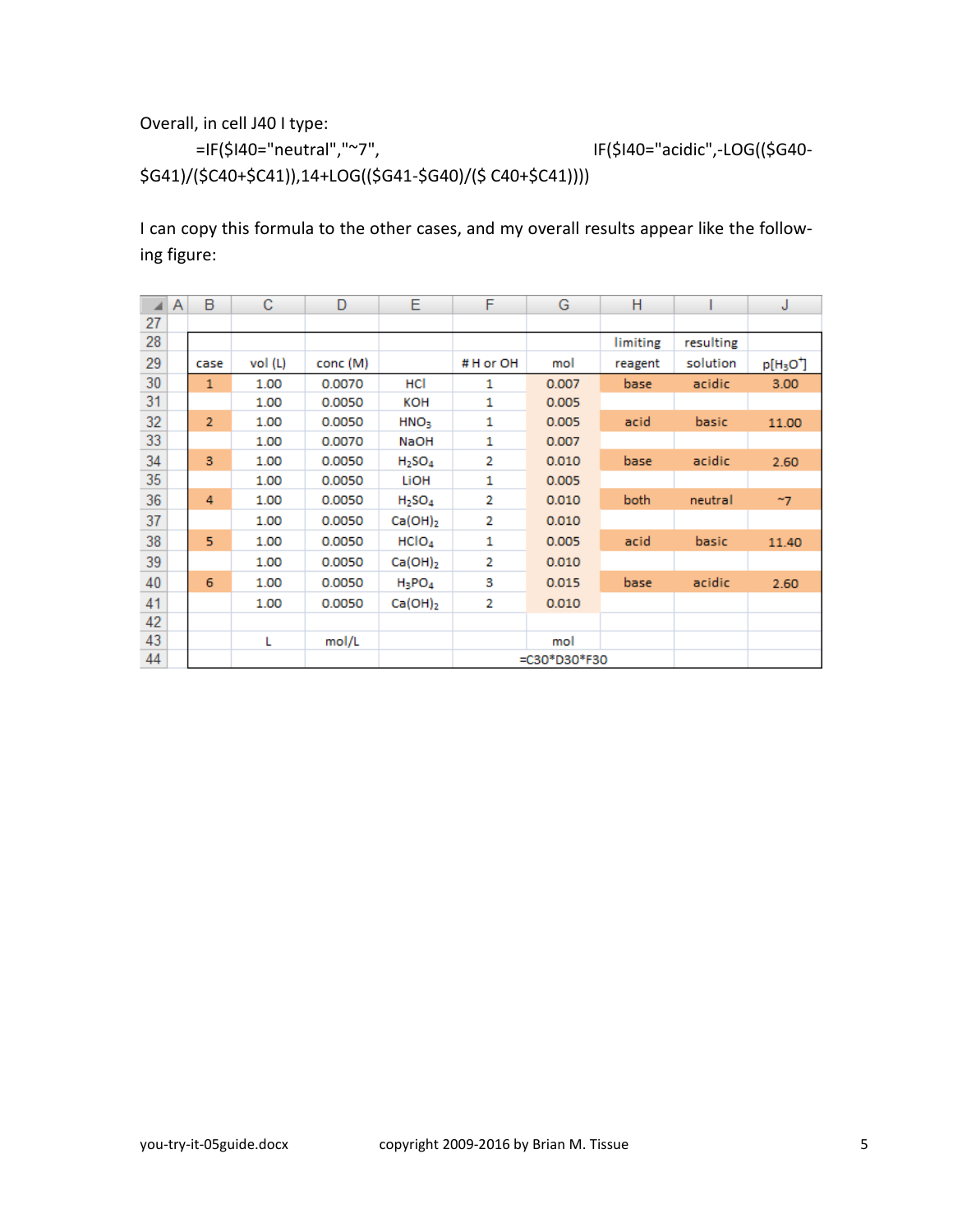### <span id="page-5-0"></span>**5.2 amphiprotic-salts**

This worksheet contains a table listing different salts. The key aspect of the exercise is to correctly identify the nature of the cation and the anion of each salt. Strong electrolytes do not react with water and do not directly affect the pH of a solution when dissolved. Ions that are not strong electrolytes will be weak acids or weak bases and will affect the pH of water. A salt that consists of both a weak acid and a weak base is called amphiprotic. To determine if the resulting solution is acidic or basic, compare the  $K_a$  and  $K_b$  of the constituent ions. If  $K_a > K_b$  the solution will be acidic and if  $K_b > K_a$  the solution will be basic.

| Concepts              | <b>Concept Synopsis</b>                                         |  |  |
|-----------------------|-----------------------------------------------------------------|--|--|
| salts                 | A soluble salt is an ionic compound that dissolves in water.    |  |  |
|                       | The effect on a solution depends on the nature of the con-      |  |  |
|                       | stituent ions.                                                  |  |  |
| weak acid equilibrium | A weak acid will partly react with water to form some amount    |  |  |
|                       | of $H_3O^+$ and the conjugate base.                             |  |  |
| weak base equilibrium | A weak base will partly react with water to form some           |  |  |
|                       | amount of OH <sup>-</sup> and the conjugate acid.               |  |  |
| $K_{\rm w}$           | We can determine the $K_b$ of a weak base from the $K_a$ of its |  |  |
|                       | conjugate acid using $K_w = K_a \times K_b$ .                   |  |  |

### 1. Look up  $K_a$  for the weak acid cations and the conjugate acids of the weak base anions.

The figure below shows one way to organize the data. The  $K_a$  values are formatted in scientific notation. I have entered 0.0 for the strong electrolytes to be compatible with IF functions that I will use later. I place the *K*<sup>a</sup> values of the conjugate acid in column H so that I can place  $K_b$  values in column G.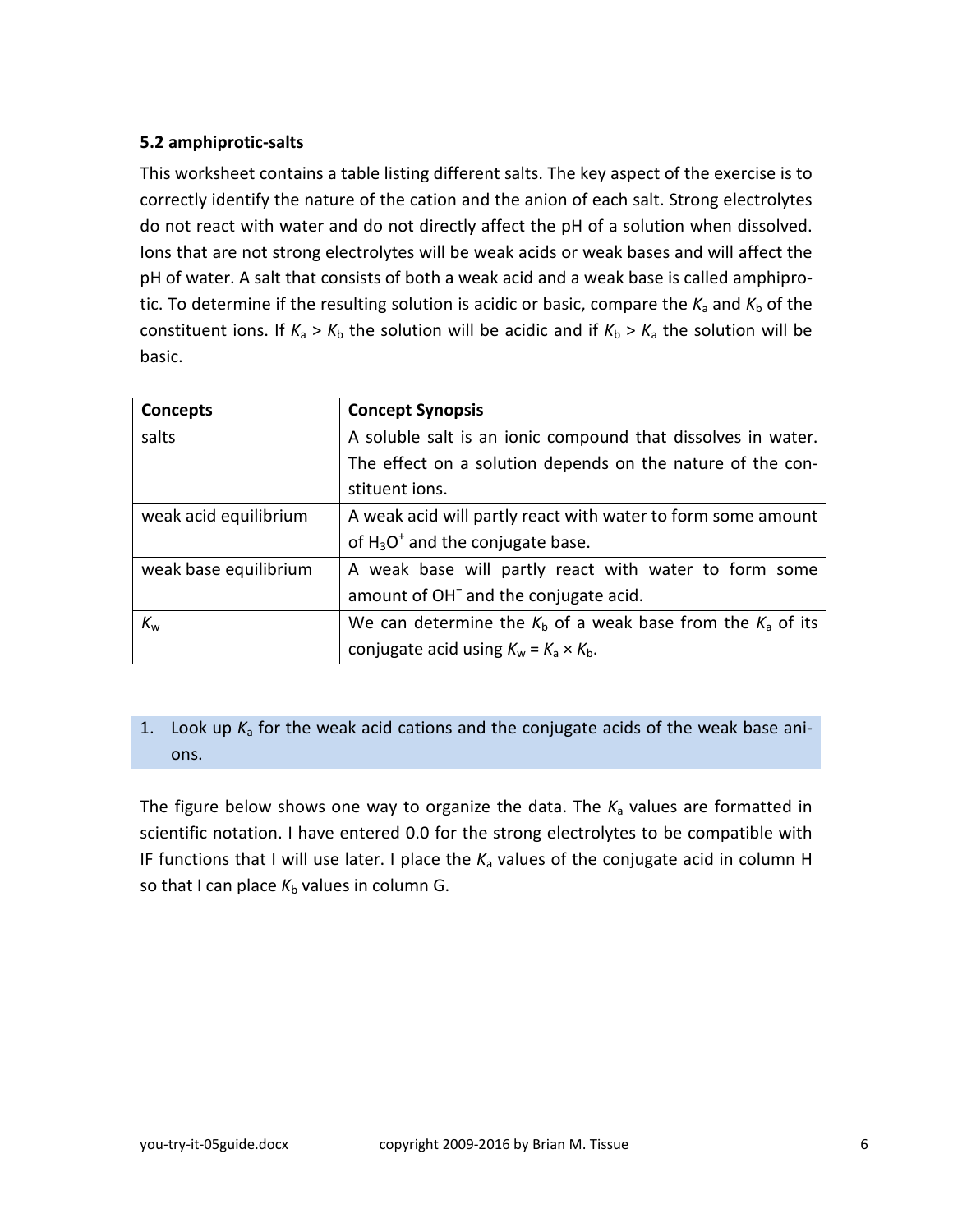|    | Α | В    | C | D                                    | E | F                  | G                 | Н                  |        |
|----|---|------|---|--------------------------------------|---|--------------------|-------------------|--------------------|--------|
| 14 |   |      |   |                                      |   | $K_w =$            | 1.01E-14          |                    |        |
| 15 |   |      |   |                                      |   |                    |                   |                    |        |
| 16 |   | case |   | salt                                 |   | cation $K_{\rm s}$ | anion $K_{\rm h}$ | $Ka$ of conj. acid | result |
| 17 |   | 1    |   | KNO <sub>3</sub>                     |   | 0.00E+00           |                   | 0.00E+00           |        |
| 18 |   | 2    |   | $NH_4Cl$                             |   | 5.68E-10           |                   | 0.00E+00           |        |
| 19 |   | з    |   | <b>CH3COONa</b>                      |   | 0.00E+00           |                   | 1.75E-05           |        |
| 20 |   | 4    |   | Cu(CH <sub>3</sub> COO) <sub>2</sub> |   | 4.57E-08           |                   | 1.75E-05           |        |
| 21 |   | 5    |   | $NH_4F$                              |   | 5.68E-10           |                   | 6.31E-04           |        |
| 22 |   | 6    |   | CH <sub>3</sub> COONH <sub>4</sub>   |   | 5.68E-10           |                   | 1.75E-05           |        |

# 2. Calculate  $K_b$  values for the weak base anions. Determine if the resulting solution will be acidic, basic, or neutral when the salt is dissolved in water.

The value of  $K_w$  is typed in cell G14. Using the  $K_a$  values for the conjugate acids of the anions in column H and the relation:

 $K_w = K_a \times K_b$ 

we can determine  $K<sub>b</sub>$  for each anion. For case 1 I type in cell G17:

 $=$  $SGS14/H17$ 

This gives me an error message. I can ignore the error and copy the formula down the column. I can now compare the  $K_a$  and  $K_b$  values and type acidic, basic, or neutral for each case. Our rules for determining the acidity of a solution containing both an acidic and a basic species are:

- If  $K_a$  of the cation is greater than  $K_b$  of the anion then the solution will be acidic.
- If  $K_b$  of the anion is greater than  $K_a$  of the cation then the solution will be basic.
- If  $K_a = K_b$ , as for two strong electrolytes, the solution will be neutral.

To write a more general formula, I use an IF function to test if the value in column H is zero. If there is a zero, then the IF function will return a 0.0 and if not it performs the calculation. The revised formula in cell G17 is:

=IF(H17=0,0,\$G\$14/H17)

The error message for case 1 is now replaced by 0.0. Copy this formula down the column and the formula will return either a 0.0 or the calculated value of K<sub>b</sub>. Now to an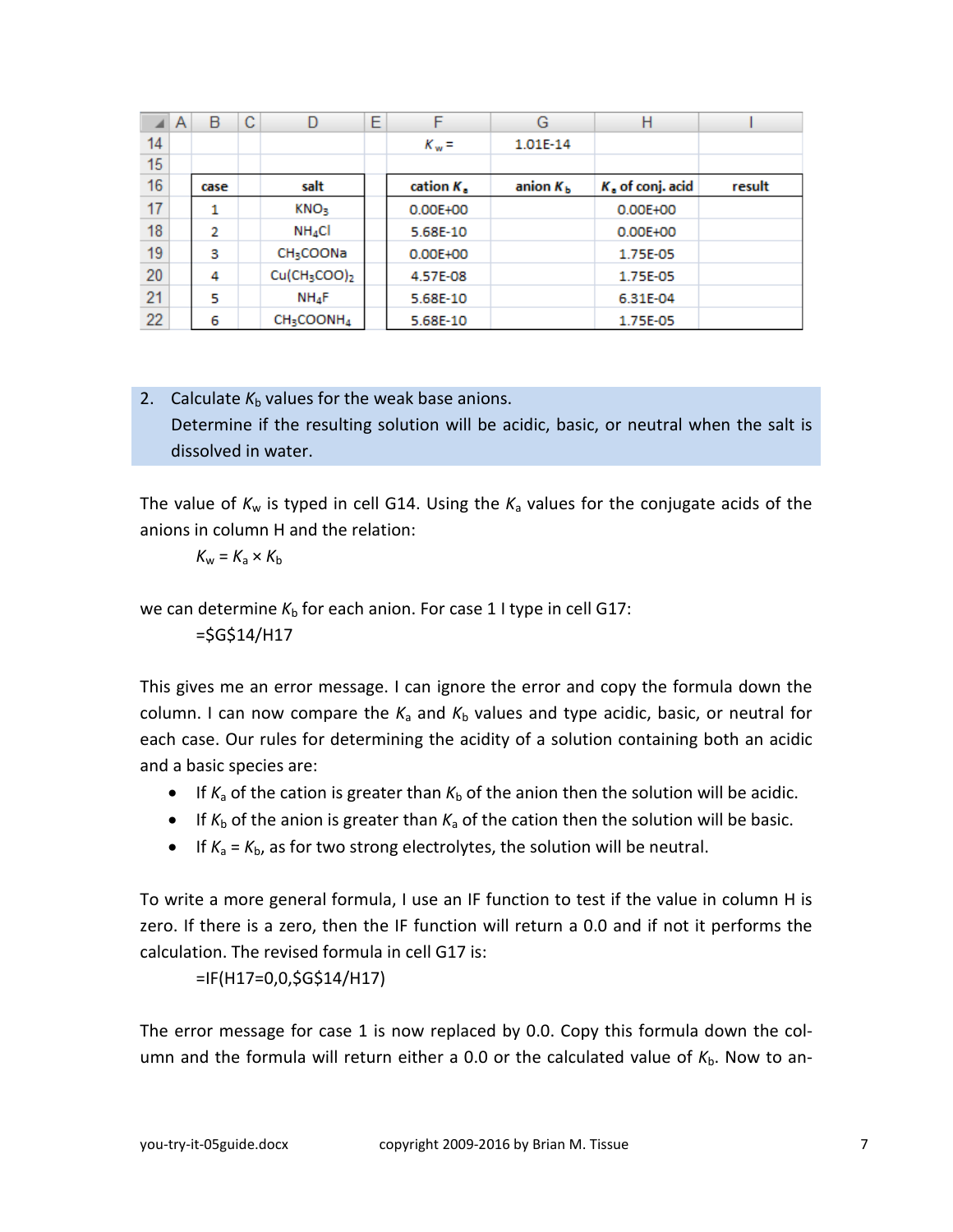swer the question of solution acidity, I use nested IF functions to test if  $K_a = K_b$  and then if  $K_a > K_b$ . The formula that I use in cell I17 is:

=IF(F17=G17,"neutral",IF(F17>G17,"acidic","basic"))

Copying this formula to the other cells in column I gives me a result for each case. The final results are summarized in the figure below. A limitation of a worksheet formula is that it gives me an answer but does no thinking. On inspecting the  $K_a$  and  $K_b$  values, I see that they are almost equal in case 6. I make a note since I expect this solution to be nearly neutral.

|    | A | B    | C | D                                    | Ε | F                   | G             | Н                  |         | J              |
|----|---|------|---|--------------------------------------|---|---------------------|---------------|--------------------|---------|----------------|
| 14 |   |      |   |                                      |   | $K_w =$             | 1.01E-14      |                    |         |                |
| 15 |   |      |   |                                      |   |                     |               |                    |         |                |
| 16 |   | case |   | salt                                 |   | cation $K_{\kappa}$ | anion $K_{h}$ | $Kn$ of conj. acid | result  |                |
| 17 |   | 1    |   | KNO <sub>3</sub>                     |   | 0.00E+00            | 0.00E+00      | 0.00E+00           | neutral |                |
| 18 |   | 2    |   | $NH_4Cl$                             |   | 5.68E-10            | 0.00E+00      | $0.00E + 00$       | acidic  |                |
| 19 |   | 3    |   | <b>CH<sub>3</sub>COONa</b>           |   | $0.00E + 00$        | 5.77E-10      | 1.75E-05           | basic   |                |
| 20 |   | 4    |   | Cu(CH <sub>3</sub> COO) <sub>2</sub> |   | 4.57E-08            | 5.77E-10      | 1.75E-05           | acidic  |                |
| 21 |   | 5    |   | $NH_4F$                              |   | 5.68E-10            | 1.60E-11      | 6.31E-04           | acidic  |                |
| 22 |   | 6    |   | CH <sub>3</sub> COONH <sub>4</sub>   |   | 5.68E-10            | 5.77E-10      | 1.75E-05           | basic   | (near neutral) |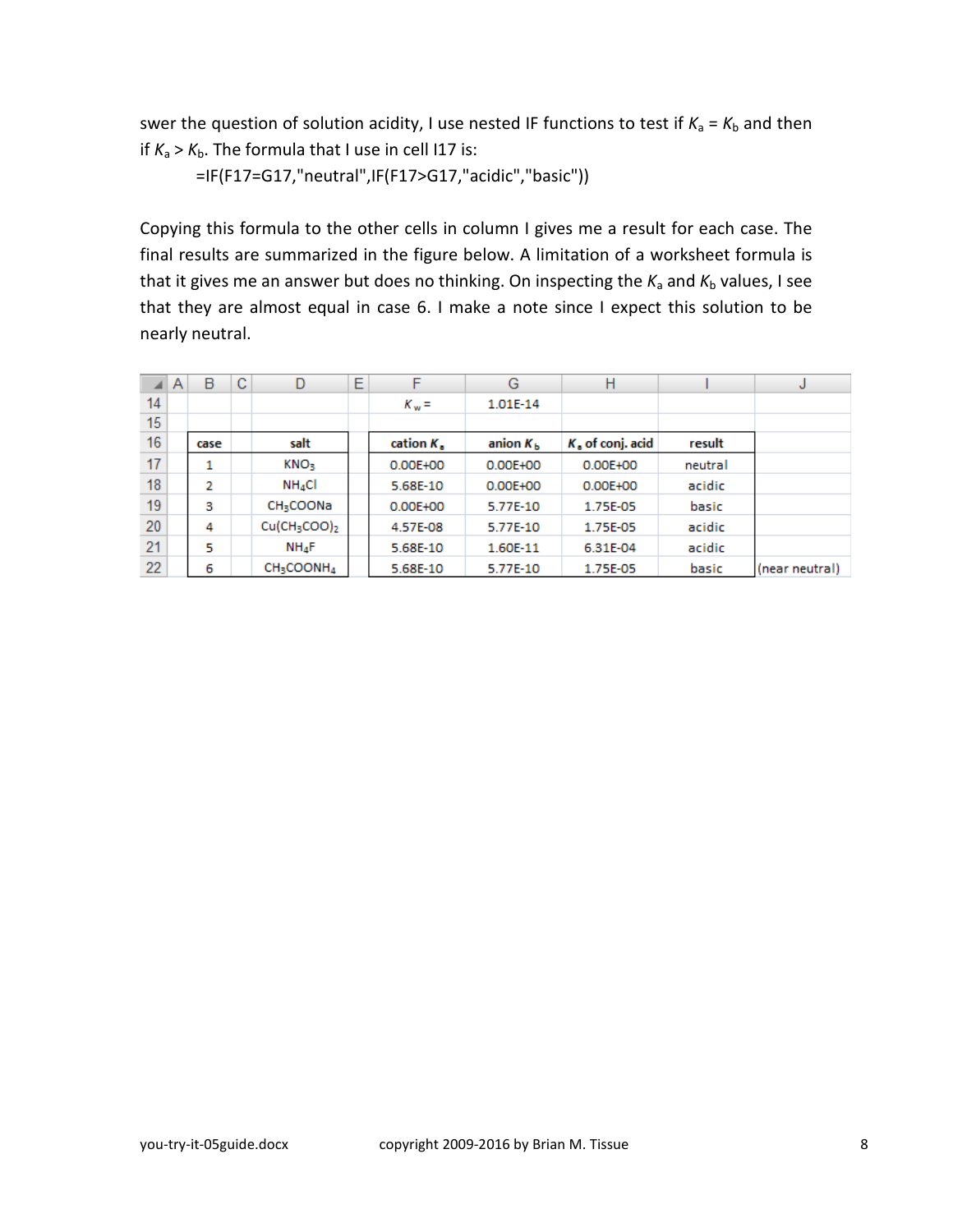### <span id="page-8-0"></span>**5.3 acidity**

This worksheet contains two tables: Table 5.3.A with two different solutions of acids and Table 5.3.B with two different solutions of bases. The first step is to identify strong versus weak acids and bases. Knowing the nature of each acid or base, you can then determine their relative acidity or basicity.

| Concepts             | <b>Concept Synopsis</b>                                                      |
|----------------------|------------------------------------------------------------------------------|
| strong vs weak acids | A strong acid consists of one or more $H^+$ with a strong electro-           |
|                      | lyte as its anion. Anything else that can provide H <sup>+</sup> to solution |
|                      | is a weak acid.                                                              |
| strong vs weak bases | A strong base consists of one or more OH <sup>-</sup> with a strong elec-    |
|                      | trolyte as its cation. Anything else that can produce OH <sup>-</sup> in so- |
|                      | lution is a weak base.                                                       |
| relative acidity     | The extent to which a weak acid (or weak base) reacts with                   |
|                      | water is given by its $K_a$ (or $K_b$ ) constant.                            |

1. Predict which solution for each case in Table 5.3.A will be most acidic, i.e., will have the lowest pH.

Calculate p[H<sub>3</sub>O<sup>+</sup>] as needed for weak acids using [H<sub>3</sub>O<sup>+</sup>]  $\approx$  sqrt( $c_{HA}$ \* $K_a$ ).

Looking at the acids in Table 5.3.A, HCl and  $HNO<sub>3</sub>$  are strong acids and the rest are weak acids. For case 1, the concentrations of the two acids are equal, but since solution 1 contains a strong acid and solution 2 contains a weak acid, we know that solution 1 will be more acidic. The strong acid dissociates completely, but the weak acid dissociates only partially.

For case 2 we again have a strong acid and a weak acid, but the concentrations are different and it is not obvious which solution will be the most acidic. We will calculate the  $p[H_3O^+]$  for each solution to compare them. For the strong acid (solution 1),  $[H_3O^+]$  =  $c_{HA}$ and  $p[H_3O^+]$  = -log[H<sub>3</sub>O<sup>+</sup>]. The Excel formula that I type in cell E26 is:

$$
= -\log(C26)
$$

For the weak acid (solution 2), I calculate  $[H_3O^+]$  using the approximation  $[H_3O^+] \approx$ sqrt( $c_{HA}$ <sup>\*</sup> $K_a$ ).  $K_a$  values for the weak acids are in cells E17:E20. The Excel formula that I type in cell H26 is:

= -LOG(SQRT(F26\*\$E\$17))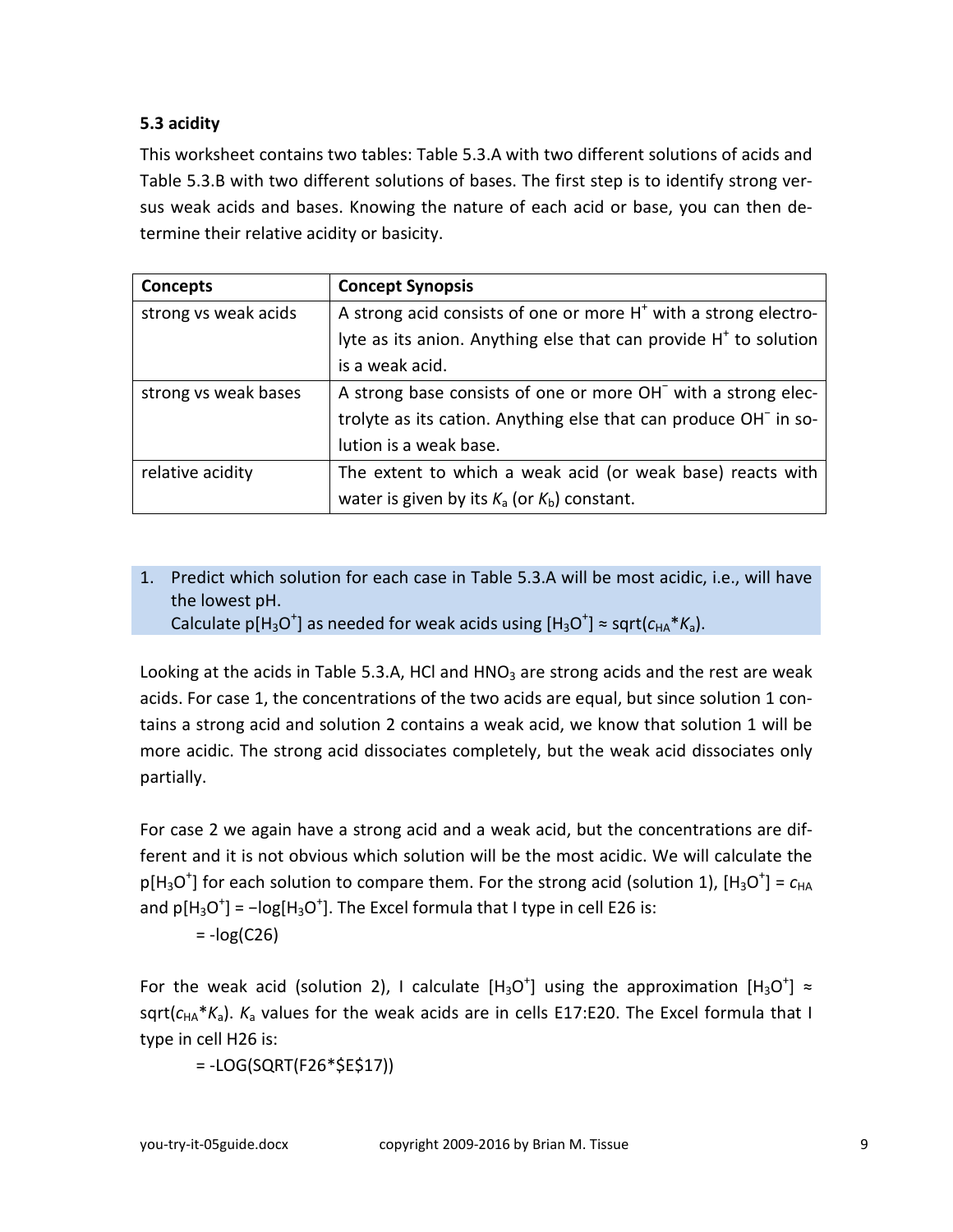Now comparing  $p[H_3O^+]$  for these two solutions we see that solution 1 is more acidic. I copy the formulas in cells E26 and H26 to the row above, and the results are in the next figure:

|    | A | B           | с        | D                       | Е         | F        | G                         | н         |        |
|----|---|-------------|----------|-------------------------|-----------|----------|---------------------------|-----------|--------|
| 16 |   |             |          | weak acid               | к.        |          | weak base                 | Kь        |        |
| 17 |   |             |          | <b>CH3COOH</b>          | 1.75E-05  |          | NH <sub>3</sub>           | 1.78E-05  |        |
| 18 |   |             |          | CHCl <sub>2</sub> COOH  | 4.47E-02  |          | $C_3H_4N_2$               | 1.02E-07  |        |
| 19 |   |             |          | <b>HCIO</b>             | 2.90E-08  |          | (imidazole)               |           |        |
| 20 |   |             |          | <b>NH<sub>4</sub>CI</b> | 5.68E-10  |          |                           |           |        |
| 21 |   |             |          |                         |           |          |                           |           |        |
| 22 |   | Table 5.3.A |          |                         |           |          |                           |           |        |
| 23 |   |             |          | acid solution 1         |           |          | acid solution 2           |           |        |
| 24 |   | case        | conc (M) | acid                    | $p[H3O+]$ | conc (M) | acid                      | $p[H3O+]$ | acidic |
| 25 |   | 1           | 0.0050   | HCI                     | 2.30      | 0.0050   | CH <sub>3</sub> COOH      | 3.53      | soln 1 |
| 26 |   | 2           | 0.0050   | HNO <sub>3</sub>        | 2.30      | 0.0500   | <b>CH<sub>3</sub>COOH</b> | 3.03      | soln 1 |
| 27 |   | з           | 0.0050   | <b>CH3COOH</b>          |           | 0.0050   | CHCl <sub>2</sub> COOH    |           |        |
| 28 |   | 4           | 0.0050   | <b>CH3COOH</b>          |           | 0.0050   | <b>HCIO</b>               |           |        |
| 29 |   | 5           | 0.0050   | <b>CH3COOH</b>          |           | 0.0500   | $NH_4Cl$                  |           |        |

Cases 3-5 are pairs of weak acids. Before starting a calculation, try to answer which one is more acidic based on reasoning or estimating. For cases 3 and 4 the formal concentrations of the weak acids are the same. In these cases the one with the larger  $K_a$  will produce the more acidic solution. For case 3 this is solution 2, CHCl<sub>3</sub>COOH, and for case 4 the stronger is solution 1,  $CH<sub>3</sub>COOH$ . For case 5 the concentrations are different and it is again not obvious which solution will be more acidic. I use the same expression as above, changing the formula for the  $K_a$  specific weak acid. In cells E29 and H29 I enter:

= -LOG(SQRT(C26\*\$E\$17))

= -LOG(SQRT(F26\*\$E\$20))

I enter these types of formulas for the other cells that I have already answered for completeness. The overall results are in the next figure.

|    | Α | B           | С        | D                         | Е         | F        | G                         | Н         |                   |
|----|---|-------------|----------|---------------------------|-----------|----------|---------------------------|-----------|-------------------|
| 22 |   | Table 5.3.A |          |                           |           |          |                           |           |                   |
| 23 |   |             |          | acid solution 1           |           |          | acid solution 2           |           | most              |
| 24 |   | case        | conc (M) | acid                      | $p[H3O+]$ | conc (M) | acid                      | $p[H3O+]$ | acidic            |
| 25 |   |             | 0.0050   | HCI                       | 2.30      | 0.0050   | <b>CH<sub>3</sub>COOH</b> | 3.53      | soln 1            |
| 26 |   | 2           | 0.0050   | HNO <sub>3</sub>          | 2.30      | 0.0500   | <b>CH3COOH</b>            | 3.03      | soln 1            |
| 27 |   | з           | 0.0050   | <b>CH<sub>3</sub>COOH</b> | 3.53      | 0.0050   | CHCl <sub>2</sub> COOH    | 1.83      | soln <sub>2</sub> |
| 28 |   | 4           | 0.0050   | <b>CH3COOH</b>            | 3.53      | 0.0050   | <b>HCIO</b>               | 4.92      | soln 1            |
| 29 |   | 5           | 0.0050   | <b>CH<sub>3</sub>COOH</b> | 3.53      | 0.0500   | $NH_4Cl$                  | 5.27      | soln 1            |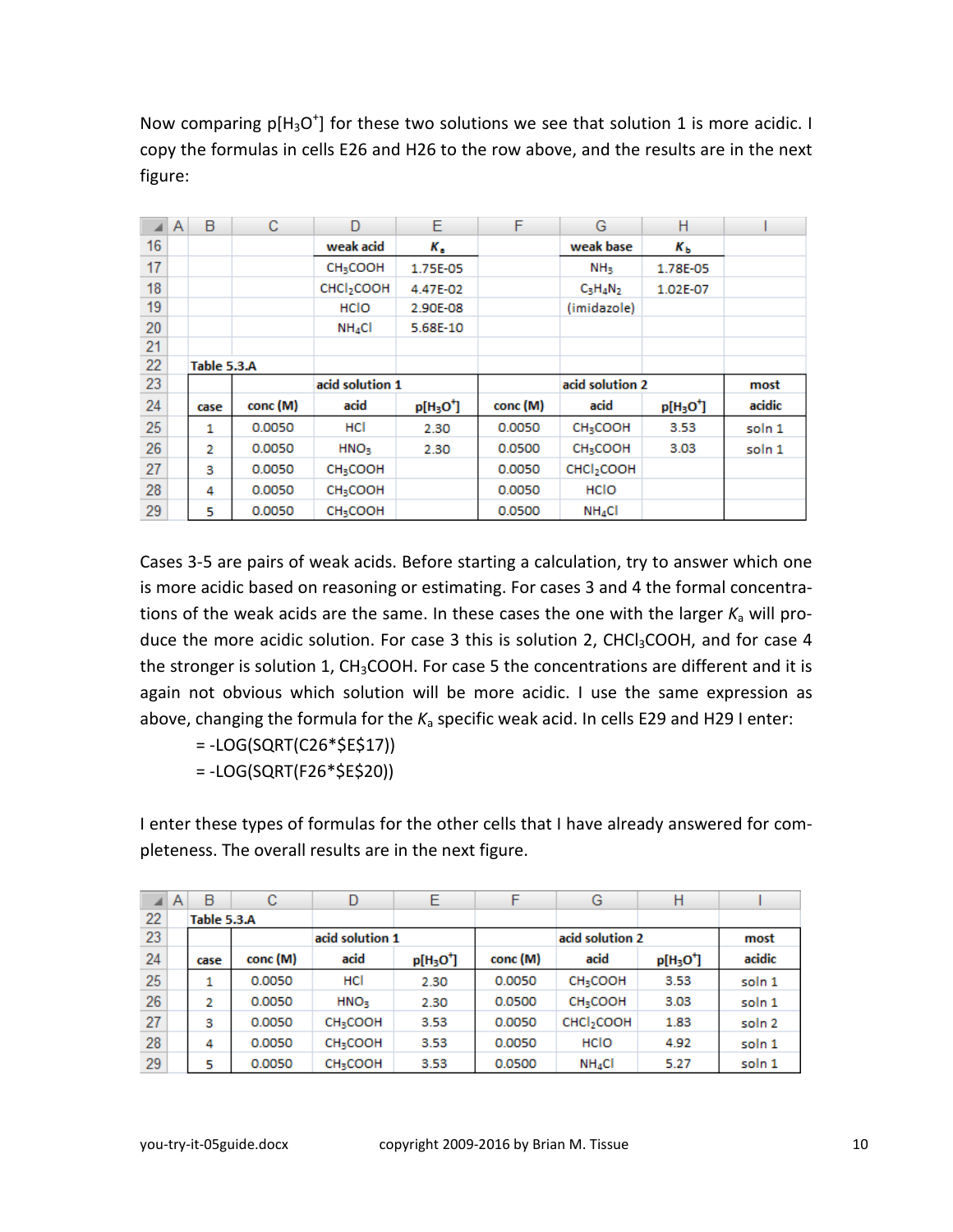2. Predict which solution for each case in Table 5.3.B will be most basic, i.e., will have the highest pH. No calculations are necessary.

For each pair of the base solutions we can reason which one will be the most basic. Case 1 compares two strong bases. They are present at the same formal concentration, but solution 2 contains two OH<sup>-</sup> per formula unit. Due to the higher concentration of OH<sup>-</sup>, solution 2 will be more basic.

Case 2 compares a weak base, solution 1, to a strong base. Since they have equal formal concentrations, we know the strong base solution will be more basic.

Case 3 compares two weak bases. Since they have equal formal concentrations, we know the weak base with the larger  $K_b$  will produce the be more basic solution.

Although not necessary, I include in the results calculations of  $p[H_3O^+]$ . The formulas are similar to the acids, but finding p[OH<sup>-</sup>]. I use the relationship 14.00 = p[H<sub>3</sub>O<sup>+</sup>] + p[OH<sup>-</sup>] to convert the result to  $p[H_3O^+]$ . My final answers are shown in the next figure.

| ◢  | A | B           | С        | D               | Е               |          | G            |           |                   |
|----|---|-------------|----------|-----------------|-----------------|----------|--------------|-----------|-------------------|
| 32 |   | Table 5.3.B |          |                 |                 |          |              |           |                   |
| 33 |   |             |          | base solution 1 | base solution 2 |          |              |           | most              |
| 34 |   | case        | conc (M) | base            | $p[H3O+]$       | conc (M) | base         | $p[H3O+]$ | basic             |
| 35 |   |             | 0.0010   | LIOH            | 11.00           | 0.0010   | $Ca(OH)_{2}$ | 11.30     | soln <sub>2</sub> |
| 36 |   | 2           | 0.0050   | NH <sub>3</sub> | 10.47           | 0.0050   | <b>NaOH</b>  | 11.70     | soln <sub>2</sub> |
| 37 |   | 3           | 0.0050   | NH <sub>3</sub> | 10.47           | 0.0050   | $C_3H_4N_2$  | 9.35      | soln 1            |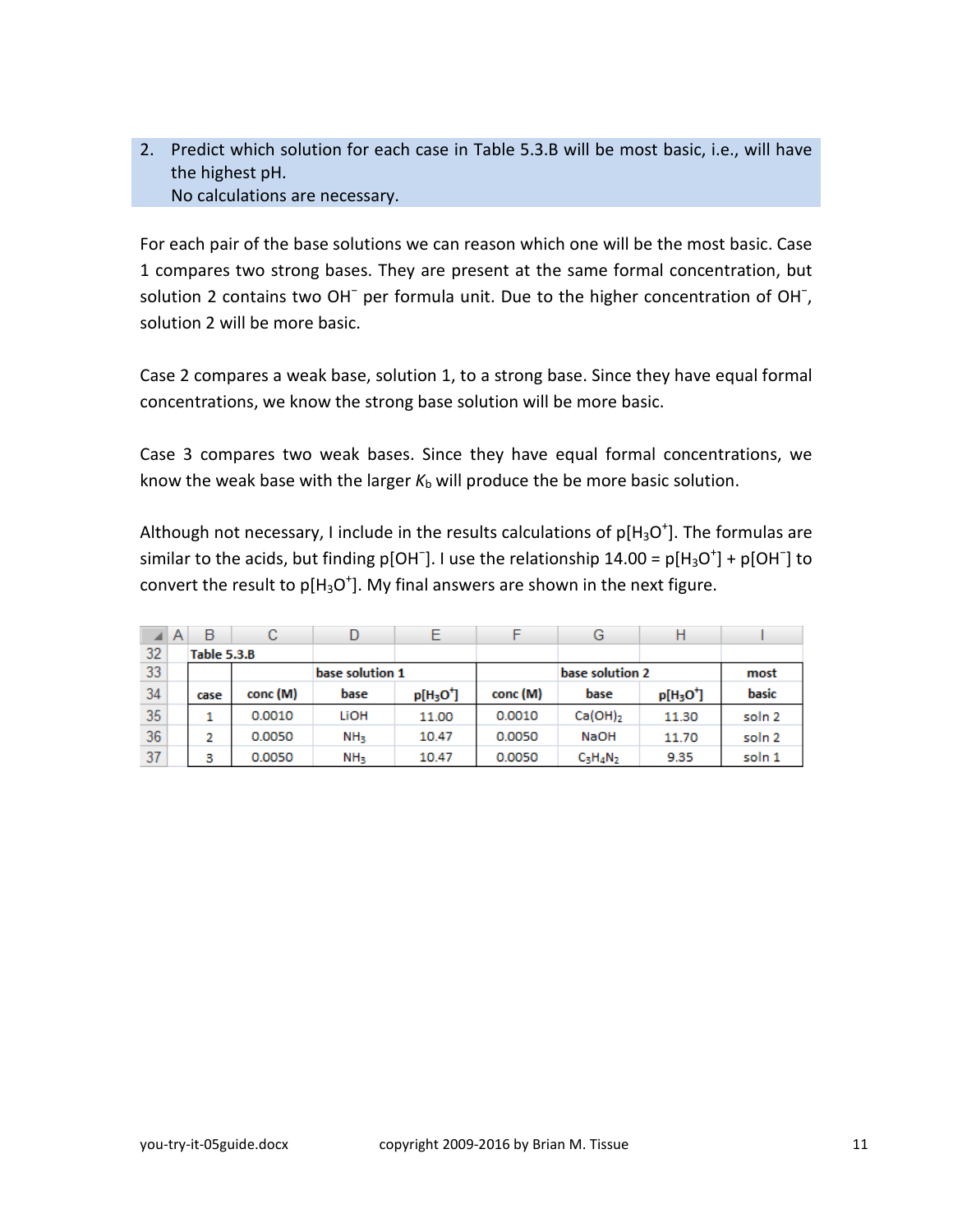### <span id="page-11-0"></span>**5.4 ionic-strength**

This worksheet contains a table of solutions to calculate ionic strength. For two cases the activity coefficients are calculated for the reactants and products of the equilibrium reaction.

| Concepts              | <b>Concept Synopsis</b>                                               |
|-----------------------|-----------------------------------------------------------------------|
| formal concentration  | The species concentration before equilibrium is established.          |
| ionic strength        | A measure of the ionic charge in a solution: $I_c = 0.55 c_i z_i^2$   |
| activity coefficients | The correction factors, $y_i$ , to find formal equilibrium constants, |
|                       | $K'$ , from tabulated thermodynamic equilibrium constants, $K$ .      |

1. Calculate the ionic strength, *I*c, for each solution in Table 5.4.A. The listed concentrations are formal concentrations before any reaction occurs. For cases 1-7 you may assume that reaction with water does not change *I<sub>c</sub>*. For cases 5, 6, and 8, determine the ion concentrations after reaction and then calculate  $I_c$ .

To facilitate writing formulas to find *I<sub>c</sub>*, I copy information from Table 5.4.A to a new location. I need the concentration and charge of each ion. The figure below shows one approach (showing cases 1 and 2).

|    | A | B              | С           | D                                | Е        | F                                 | G                            | н                       |                                                     | J                                                | Κ      |          |
|----|---|----------------|-------------|----------------------------------|----------|-----------------------------------|------------------------------|-------------------------|-----------------------------------------------------|--------------------------------------------------|--------|----------|
| 16 |   |                | Table 5.4.A |                                  |          |                                   |                              |                         |                                                     |                                                  |        |          |
| 17 |   | case           | conc (M)    | salt                             | conc (M) | salt                              |                              | <b>Notes</b>            |                                                     |                                                  |        |          |
| 18 |   | 1              | 0.0100      | CaCl <sub>2</sub>                |          |                                   |                              |                         | Ca <sup>2+</sup> is a borderline strong electrolyte |                                                  |        |          |
| 19 |   | 2              | 0.0100      | Na <sub>3</sub> PO <sub>4</sub>  |          |                                   |                              |                         | $PO_4^{3-}$ is a weak base                          |                                                  |        |          |
| 20 |   | 3              | 0.0100      | Na <sub>2</sub> HPO <sub>4</sub> |          |                                   |                              | $HPO42-$ is amphiprotic |                                                     |                                                  |        |          |
| 21 |   | 4              | 0.0100      | NaCl                             | 0.0100   | CaCl <sub>2</sub>                 |                              |                         |                                                     | $Ca2+$ is a borderline strong electrolyte        |        |          |
| 22 |   | 5              | 0.0200      | NaCl                             | 0.0100   | Ba(NO <sub>3</sub> ) <sub>2</sub> |                              |                         |                                                     | a precipitation reaction occurs                  |        |          |
| 23 |   | 6              | 0.0500      | HNO <sub>3</sub>                 | 0.0100   | $Ca(OH)_2$                        |                              |                         |                                                     | a neutralization reaction occurs                 |        |          |
| 24 |   | 7              | 0.0500      | NH <sub>4</sub> Cl               |          |                                   |                              |                         |                                                     | $NH_4^+$ is a weak acid, $K_2 = 5.675E-10$       |        |          |
| 25 |   | 8              | 0.0500      | NH <sub>3</sub>                  |          |                                   |                              |                         |                                                     | NH <sub>3</sub> is a weak base, $K_b$ = 1.780E-5 |        |          |
| 26 |   |                |             |                                  |          |                                   |                              |                         |                                                     |                                                  |        |          |
| 27 |   |                |             |                                  |          |                                   |                              |                         |                                                     |                                                  |        |          |
| 28 |   | case           | conc (M)    | cation                           | charge   | conc (M)                          | anion                        | charge                  | conc (M)                                            | ion                                              | charge | $I_c(M)$ |
| 29 |   | 1              | 0.0100      | $Ca2+$                           | 2        | 0.0200                            | сr                           | $-1$                    |                                                     |                                                  |        |          |
| 30 |   | $\overline{2}$ | 0.0300      | $Na+$                            |          | 0.0100                            | PO <sub>4</sub> <sup>3</sup> | -3                      |                                                     |                                                  |        |          |

I've typed the ions in columns D and G with their respective charges in columns E and H. I get the concentrations from column C in Table 5.4.A. The ion concentrations are de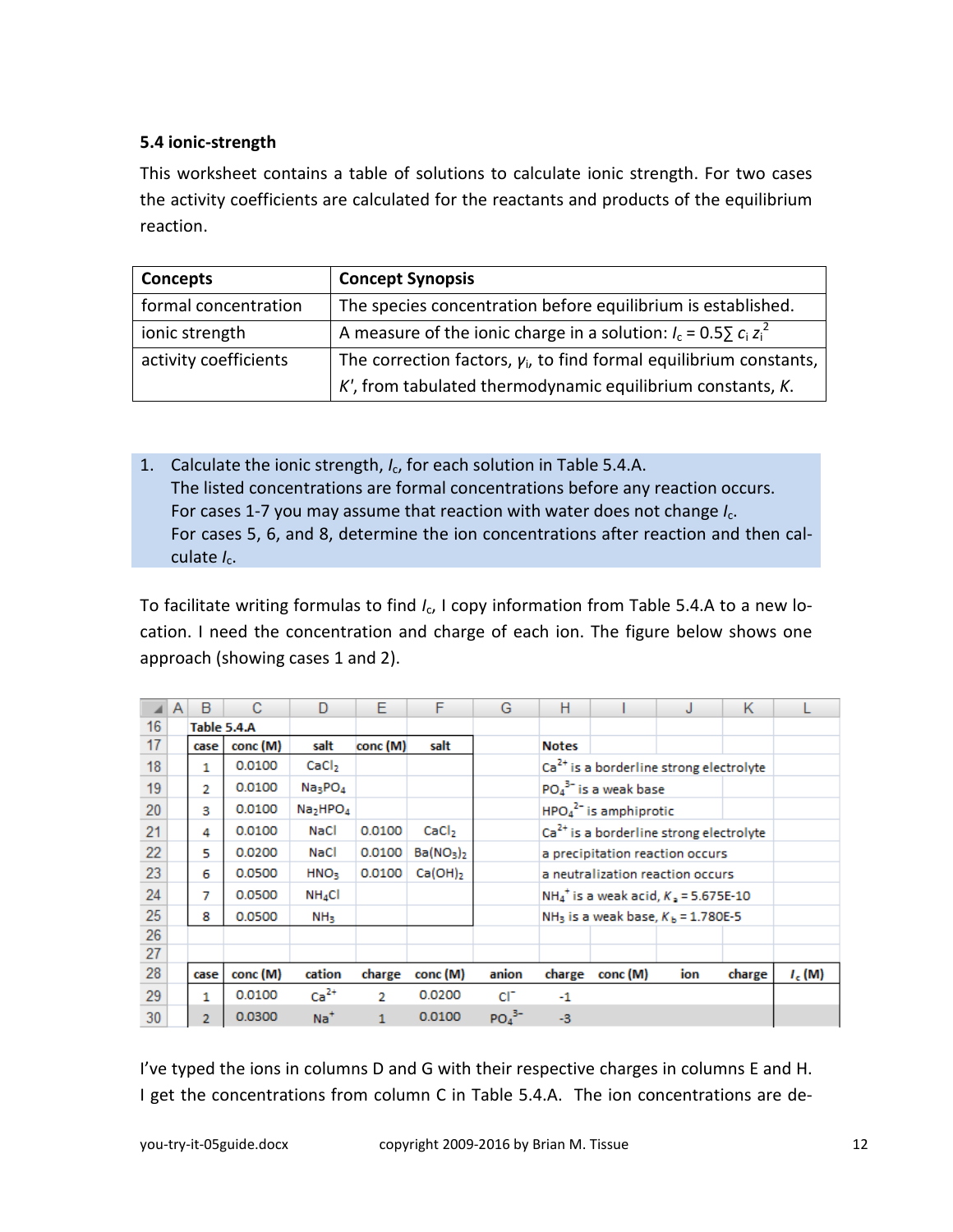pendent on stoichiometry, and I've entered =C18 and =C18\*2 in cells C29 and F29, respectively, for case 1. I fill out this new table for all of the cases. Columns I:K are only filled for the cases that have three ions in solution.

Calculate ionic strength using the expression:

 $I_c = 0.5 \sum_{i} c_i z_i^2$ 

where  $c_i$  is the concentration of each ion and  $z_i$  is the charge of each ion.

Using case 1 as an example, the Excel formula that I type in cell L29 is:

=0.5\*(C29\*E29^2+F29\*H29^2+I29\*K29^2)

I've included columns I and K in this formula, which I do not need for case 1. I include them so that I can copy the formula down the column and have it correct for all of the cases. I copy this formula into cells L30:L36 to calculate the ionic strength for each case, giving the results in the next figure.

|    | A | B              | C        | D                   | Ε            | F        | G               | н      |          | J      | К              |          |
|----|---|----------------|----------|---------------------|--------------|----------|-----------------|--------|----------|--------|----------------|----------|
| 27 |   |                |          |                     |              |          |                 |        |          |        |                |          |
| 28 |   | case           | conc (M) | cation              | charge       | conc (M) | anion           | charge | conc (M) | ion    | charge         | $I_c(M)$ |
| 29 |   |                | 0.0100   | $Ca2+$              | 2            | 0.0200   | $CI^{-}$        | $-1$   |          |        |                | 0.030    |
| 30 |   | $\overline{2}$ | 0.0300   | $Na+$               | 1            | 0.0100   | $PO43-$         | $-3$   |          |        |                | 0.060    |
| 31 |   | 3              | 0.0200   | $Na+$               |              | 0.0100   | $HPO42-$        | $-2$   |          |        |                | 0.030    |
| 32 |   | 4              | 0.0100   | $Na+$               | 1            | 0.0300   | $CI-$           | $-1$   | 0.0100   | $Ca2+$ | $\overline{2}$ | 0.040    |
| 33 |   | 5              | 0.0200   | $Na+$               |              | 0.0200   | NO <sub>3</sub> | $-1$   |          |        |                | 0.020    |
| 34 |   | 6              | 0.0300   | $H^+$               | $\mathbf{1}$ | 0.0500   | NO <sub>3</sub> | $-1$   | 0.0100   | $Ca2+$ | $\overline{2}$ | 0.060    |
| 35 |   | 7              | 0.0500   | $NH_4$ <sup>+</sup> | 1            | 0.0500   | $CI^{-}$        | $-1$   |          |        |                | 0.050    |
| 36 |   | 8              | 0.0000   | $NH_4$ <sup>+</sup> |              | 0.0000   | OH <sup>-</sup> | $-1$   |          |        |                | 0.0000   |

The *I*<sup>c</sup> formula is quite straightforward. The places where errors occur are in entering the concentrations and charges correctly. If any values of *I*<sup>c</sup> appear unusual to you, double check the entries in the table. Note that in case 5 that the concentrations of Ba<sup>2+</sup> and Cl<sup>−</sup> are not included due the precipitation reaction. Similarly, in case 6 the concentration of OH<sup>−</sup> is not included since it is neutralized by the acid.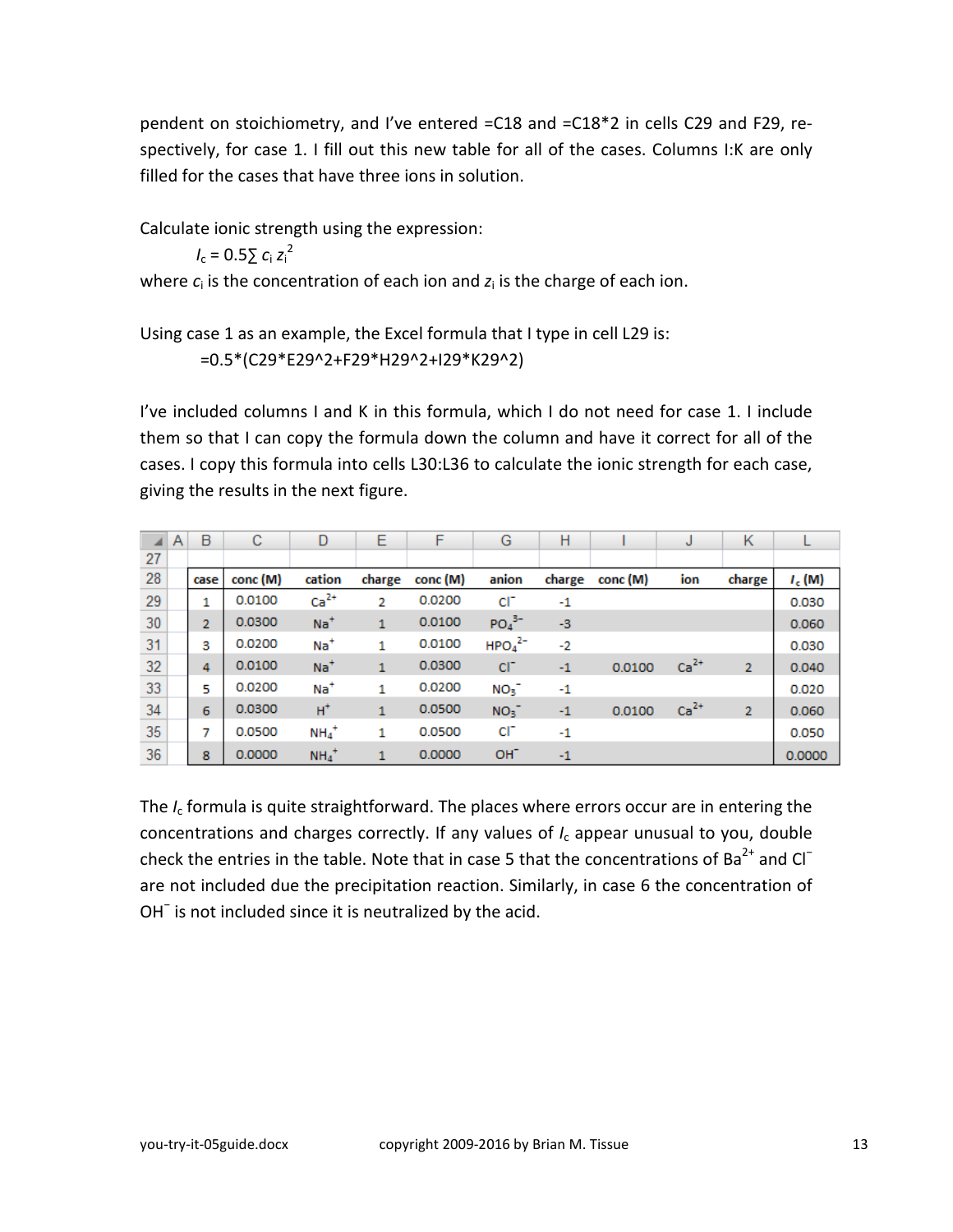2. For cases 7 and 8 determine the activity coefficients for the ions in the equilibria. (Use activity-coefficients.xlsx from the text website.) Use the activity coefficients to find  $K_a'$  and  $K_b'$  for cases 7 and 8, respectively.

The equilibria in cases 7 and 8 are:

 $NH_4^+(aq) + H_2O \leftrightarrow NH_3(aq) + H_3O^+(aq)$   $K_a = 5.68E-10$ NH<sub>3</sub>(aq) + H<sub>2</sub>O  $\leftrightarrow$  NH<sub>4</sub><sup>+</sup>(aq) + OH<sup>-</sup>(aq) K<sub>b</sub> = 1.78E-05

I type the  $K_a$  and  $K_b$  values in cells 141 and 142, respectively, to be able to reference them in formulas.

Given *I<sub>c</sub>*, we can calculate activity coefficients using the Debye-Hückel equation. This formula is already in activity-coefficients.xlsx, so open that spreadsheet and find the activity coefficients for the ions involved in the equilibria in cases 7 and 8. I copy the values to this spreadsheet:

|    | в                                                            |          |                 |               |  |                    |                        |                  |  |  |  |
|----|--------------------------------------------------------------|----------|-----------------|---------------|--|--------------------|------------------------|------------------|--|--|--|
| 38 |                                                              |          |                 |               |  |                    |                        |                  |  |  |  |
| 39 | activity coefficients copied from activity-coefficients.xlsx |          |                 |               |  |                    |                        |                  |  |  |  |
| 40 | case                                                         | $NH_4^+$ | OH <sup>-</sup> | $H^{\dagger}$ |  |                    | Thermodynamic K values |                  |  |  |  |
| 41 |                                                              | 0.801    |                 | 0.854         |  | $NH4$ <sup>+</sup> |                        | $K_2 = 5.68E-10$ |  |  |  |
| 42 | 8                                                            | 0.966    | 0.967           |               |  | NH <sub>3</sub>    |                        | 1.78E-05         |  |  |  |

Rearranging the expressions for  $K_a$  and  $K_b$  and replacing activity with concentration and activity coefficients (see example 5.17 in the text), we find:

 $K_a' = (K_a)(\gamma_{NHA}) / \gamma_{H3O}$  $K_{\rm b}$ <sup>'</sup> =  $K_{\rm b}$  / ( $\nu_{\rm NH4}$ )( $\nu_{\rm OH}$ )

The calculations are:

$$
K_{\rm a}^{\rm -1} = \frac{5.68 \times 10^{-10}}{0.854} = 5.32 \times 10^{-10}
$$

 $K_{\rm b}$ <sup>'</sup> =  $1.78\times10^{-5}$  $= 1.91 \times 10^{-5}$ (0.966)(0.967)

In Excel, to find *K*a*'* I type in cell I45:  $=141*C41/E41$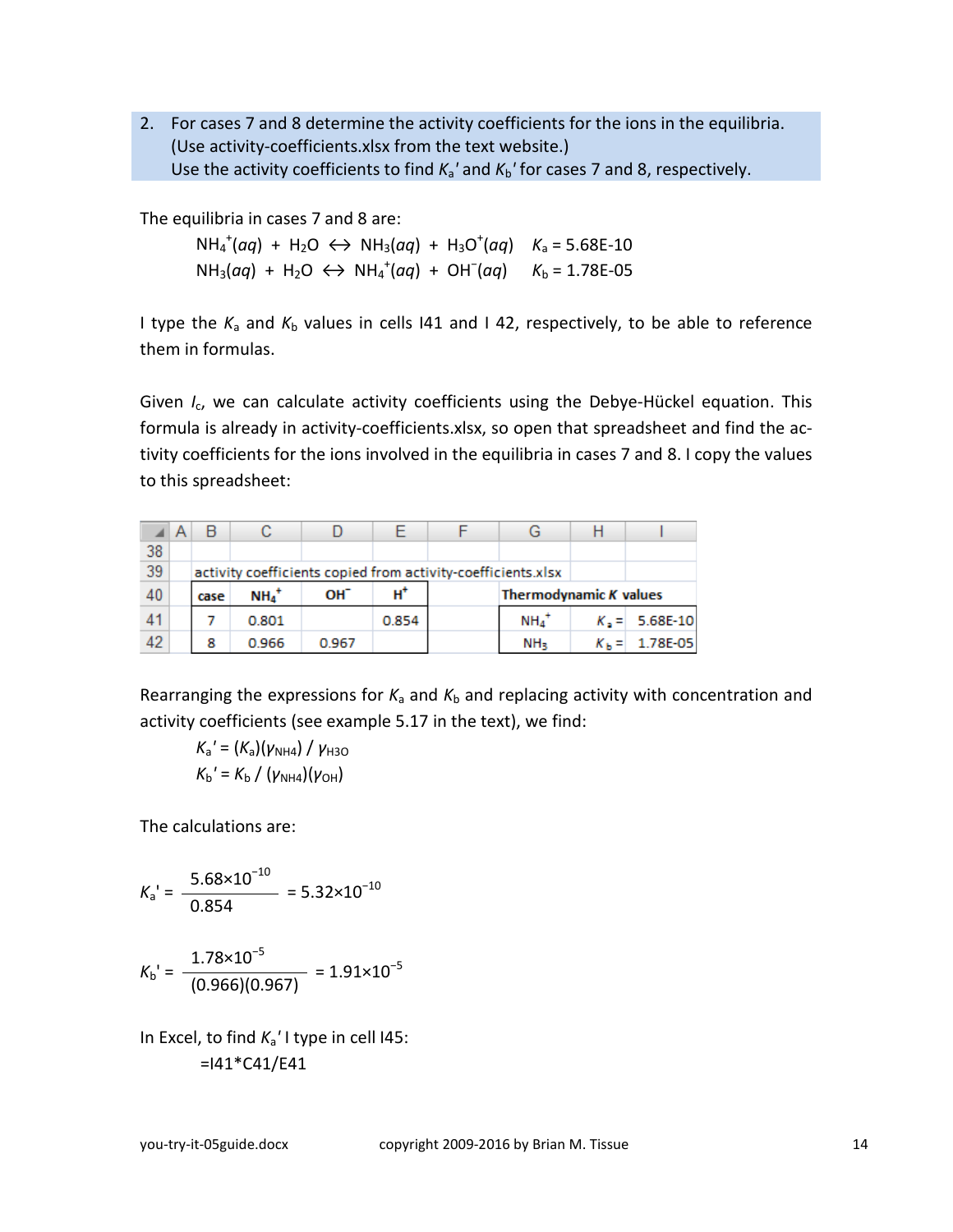# To find  $K_b'$  I type in cell I46: =I42/(C42\*D42)

The results are:

| 44 |  |  |  | Corrected K values |  |                   |
|----|--|--|--|--------------------|--|-------------------|
| 45 |  |  |  | $NHA$ <sup>*</sup> |  | $K_2 = 5.32E-10$  |
| 46 |  |  |  | NH <sub>3</sub>    |  | $K_b' = 1.91E-05$ |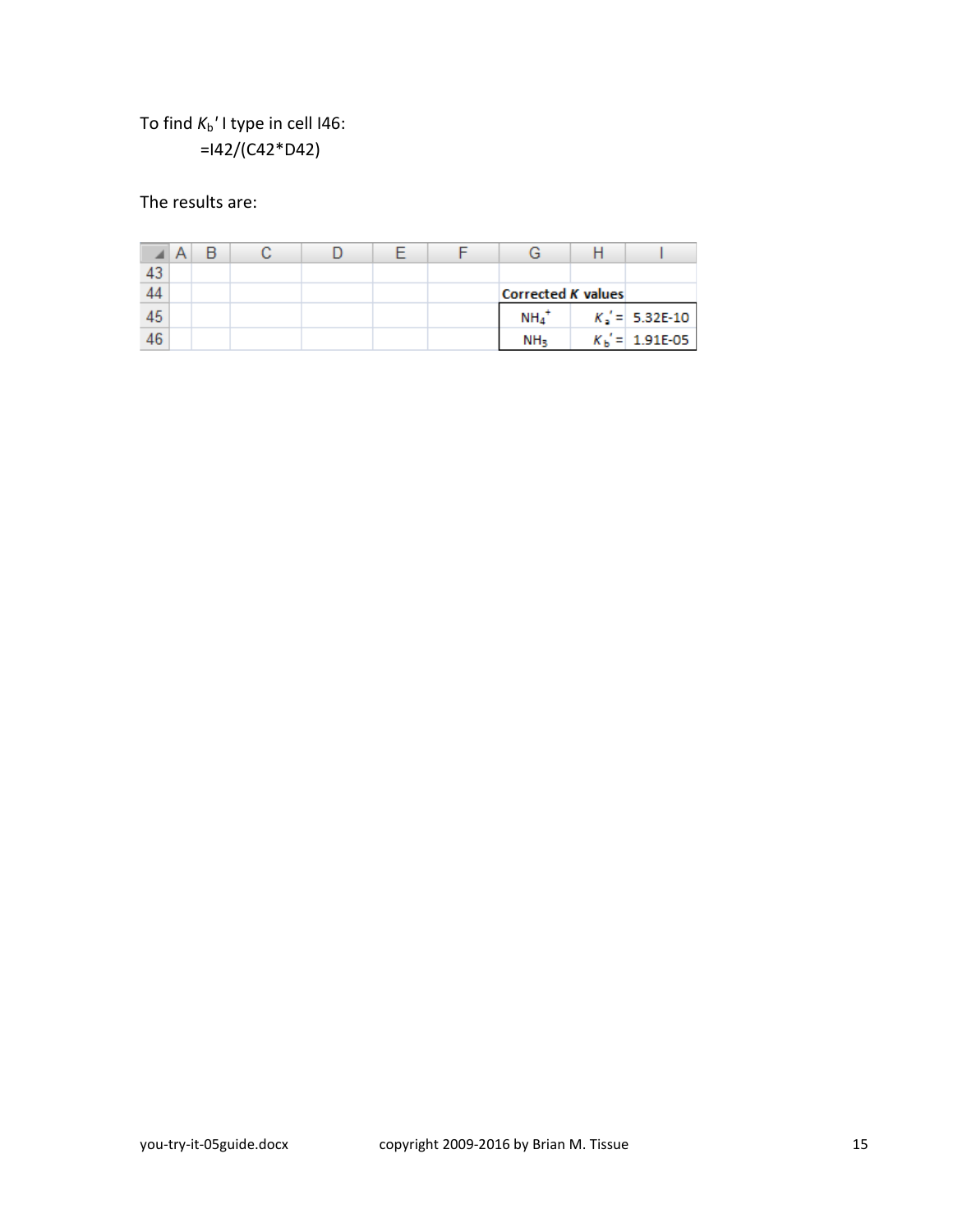#### <span id="page-15-0"></span>**5.5 equilibrium-calculation**

This worksheet contains examples of weak acid and weak base solutions and asks to find  $p[H_3O^+]$  for each.

| Concepts              | <b>Concept Synopsis</b>                                                                    |  |  |  |  |
|-----------------------|--------------------------------------------------------------------------------------------|--|--|--|--|
|                       | weak acid equilibrium   Writing the correct $K_a$ ' expression for a weak acid and solving |  |  |  |  |
| calculation           | for $[H_3O^+]$ and $p[H_3O^+]$ .                                                           |  |  |  |  |
| weak base equilibrium | Writing the correct $K_b'$ expression for a weak base and solving                          |  |  |  |  |
| calculation           | for $[OH^-]$ and $p[H_3O^+]$ .                                                             |  |  |  |  |

1. Write formulas to find  $[H_3O^+]$  and  $p[H_3O^+]$  for the weak acid solutions in Table 5.5.A. Use the approximation  $[H_3O^+] \approx \text{sqrt}(c_{HA} * K_a)$ . Do the same for the weak bases in Table 5.5.B, solving for [OH<sup>-</sup>] and converting to  $[H_3O^+]$ .

A weak acid reacts with water to form the following equilibrium:

$$
HA(aq) + H_2O \leftrightarrow A^-(aq) + H_3O^+(aq)
$$

For a solution that is prepared from the weak acid with no addition of the conjugate base,  $[A^-]$  =  $[H_3O^+]$ , and the equilibrium constant expression can be simplified as follows:

$$
K_{a}' = \frac{[A-][H3O+]}{[HA]} = \frac{[H3O+]2}{cHA - [H3O+]}
$$

Neglecting  $[H_3O^+]$  compared to  $c_{HA}$  gives us the approximation:  $[H_3O^+] \approx$  sqrt( $c_{HA}$   $K_a$ '). This calculation is the same as we did in worksheet 5.3 for the weak acids. For case 1, I type in cells G18 and H18:

 $=$  SQRT(C18\*E18)  $=$ -log(G18)

Copying these formulas down the next three rows gives the results in the next figure.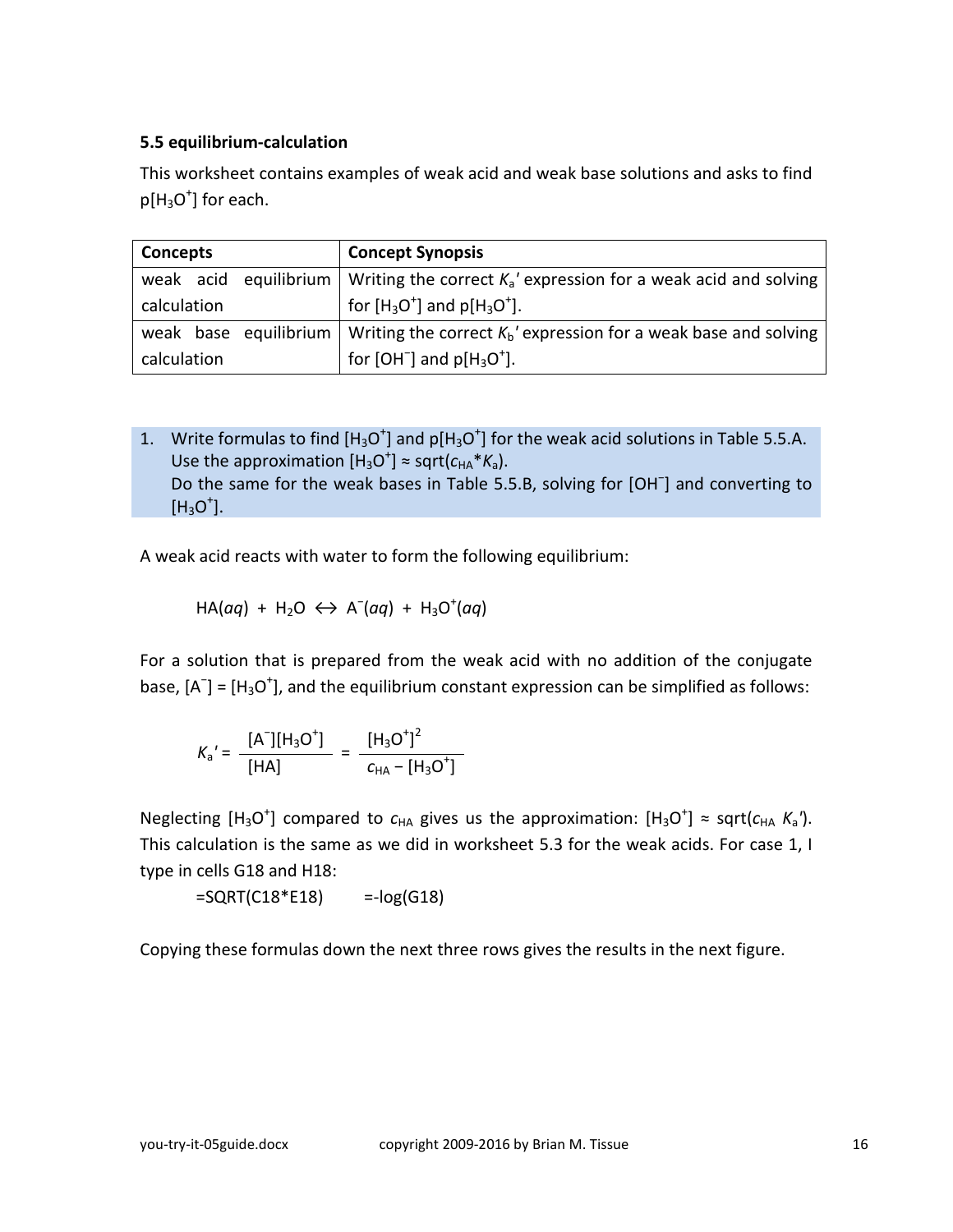|    | Α | B    | С                             |                           |                          | G                    |           |  |
|----|---|------|-------------------------------|---------------------------|--------------------------|----------------------|-----------|--|
| 15 |   |      |                               |                           |                          |                      |           |  |
| 16 |   |      | <b>Table 5.5.A Weak Acids</b> |                           |                          | approximate solution |           |  |
| 17 |   | case | conc (M)                      | acid                      | $K_{\rm e}$ <sup>*</sup> | $[H3O+]$             | $p[H3O+]$ |  |
| 18 |   |      | 0.0100                        | <b>CH<sub>3</sub>COOH</b> | 1.8E-05                  | 4.24E-04             | 3.37      |  |
| 19 |   | 2    | 0.0010                        | <b>CH<sub>3</sub>COOH</b> | 1.8E-05                  | 1.34E-04             | 3.87      |  |
| 20 |   | 3    | 0.0010                        | $NH_4Cl$                  | $5.7E-10$                | 7.55E-07             | 6.12      |  |
| 21 |   | 4    | 0.0100                        | CHCl <sub>2</sub> COOH    | 5.7E-02                  | 2.39E-02             | 1.62      |  |

The calculation for the weak bases is the same as above, although now solving for [OH<sup>-</sup>]. The equilibrium is:

$$
B(aq) + H_2O \leftrightarrow HB^+(aq) + OH^-(aq)
$$

My generic examples show the weak base, B, and the HA weak acid above, both being neutral. Weak acids and weak bases can be charged, with a corresponding change in the conjugate species.

For a solution that is prepared from the weak base with no addition of the conjugate acid, [HB<sup>+</sup>] = [OH<sup>-</sup>], and the equilibrium constant expression can be simplified as follows:

$$
K_{b}' = \frac{\text{[HB'}][OH^-]}{\text{[B]}} = \frac{\text{[OH'}]}{C_{B} - \text{[OH'}]}
$$

Neglecting [OH<sup>-</sup>] compared to  $c_B$  gives us the approximation: [OH<sup>-</sup>] ≈ sqrt( $c_B$  K<sub>b</sub>'). For case 1 in Table 5.5.B, I type in cells G26 and H26:

 $=$ SQRT(C26<sup>\*</sup>E26)  $=$ -log(G26)

The last step is then to convert p[OH<sup>-</sup>] to p[H<sub>3</sub>O<sup>+</sup>] using p[H<sub>3</sub>O<sup>+</sup>] + p[OH<sup>-</sup>] = 14.00. I type in cell I26:

 $=14-H26$ 

Copying these formulas to the next row gives the results in the next figure.

|    | $\mathsf{A}$ | B                      |          |                 |             | G                    |                     |           |
|----|--------------|------------------------|----------|-----------------|-------------|----------------------|---------------------|-----------|
| 23 |              |                        |          |                 |             |                      |                     |           |
| 24 |              | Table 5.5.B Weak Bases |          |                 |             | approximate solution |                     |           |
| 25 |              | case                   | conc (M) | base            | $K_{\rm b}$ | [OH]                 | p[OH <sup>-</sup> ] | $p[H3O+]$ |
| 26 |              |                        | 0.0010   | NH <sub>3</sub> | 1.8E-05     | 1.34E-04             | 3.87                | 10.13     |
| 27 |              |                        | 0.0010   | <b>NaCIO</b>    | 3.5E-07     | 1.87E-05             | 4.73                | 9.27      |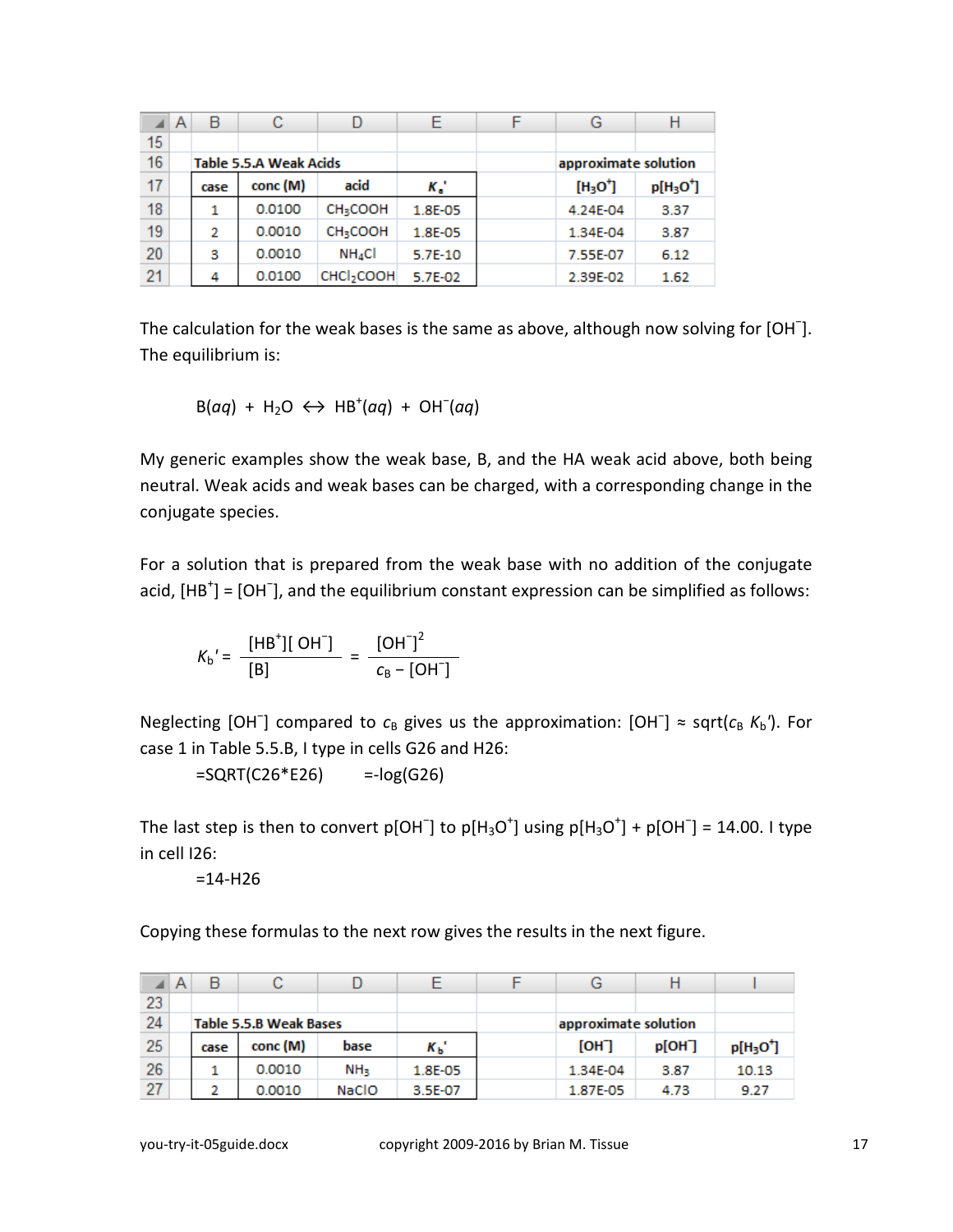2. Write formulas to find  $[H_3O^+]$  and p[H<sub>3</sub>O<sup>+</sup>] for the weak acid solutions in Table 5.5.A. Use the quadratic equation and compare your results with the approximation in question 1.

When the approximation in question 1 is not valid, the equilibrium constant expression must be solved with the quadratic equation:

$$
K_{a}' = \frac{[A-][H3O+]}{[HA]} = \frac{[H3O+]2}{cHA - [H3O+]}
$$

A quadratic equation of the form  $ax^2+bx+c=0$  will have two roots. We may ignore the negative root, it has no physical meaning. Rearranging the equilibrium constant expression gives:

$$
[H_3O^+]^2 + (K_a')[H_3O^+] - (K_a')(c_{HA}) = 0
$$

The expression in Excel format for the positive root is:

=(-*b*+SQRT (b^2-4\**a*\**c*))/(2\**a*)

In our case  $a = 1$ ,  $b = K_a'$ , and  $c = -(K_a')(c_{HA})$ , so this formula simplifies to: =(-*b*+ SQRT(*b*^2+4\**c*))/2

On replacing *b* and *c* with cell locations, for case 1 I type in cell I18: =(-\$E18+SQRT(\$E18^2+4\*\$C18\*\$E18))/2

I take the –log in column J, copy the formulas down the columns, and the final results are:

|    | A | B                             | с        | D                         |           | F | G                    | Н         |                    | J         |  |
|----|---|-------------------------------|----------|---------------------------|-----------|---|----------------------|-----------|--------------------|-----------|--|
| 15 |   |                               |          |                           |           |   |                      |           |                    |           |  |
| 16 |   | <b>Table 5.5.A Weak Acids</b> |          |                           |           |   | approximate solution |           | quadratic solution |           |  |
| 17 |   | case                          | conc (M) | acid                      | к.        |   | $[H3O+]$             | $p[H3O+]$ | $[H3O+]$           | $p[H3O+]$ |  |
| 18 |   |                               | 0.0100   | <b>CH<sub>3</sub>COOH</b> | 1.8E-05   |   | 4.24E-04             | 3.37      | 4.15E-04           | 3.38      |  |
| 19 |   | 2                             | 0.0010   | <b>CH<sub>3</sub>COOH</b> | 1.8E-05   |   | 1.34E-04             | 3.87      | 1.25E-04           | 3.90      |  |
| 20 |   | з                             | 0.0010   | $NH_4Cl$                  | $5.7E-10$ |   | 7.55E-07             | 6.12      | 7.55E-07           | 6.12      |  |
| 21 |   | 4                             | 0.0100   | CHCI <sub>2</sub> COOH    | 5.7E-02   |   | 2.39E-02             | 1.62      | 8.68E-03           | 2.06      |  |

Looking at the results, we can see that there is not too much difference between the approximate and the quadratic equation solutions except for  $CHCl<sub>2</sub>COOH$ . This acid is a